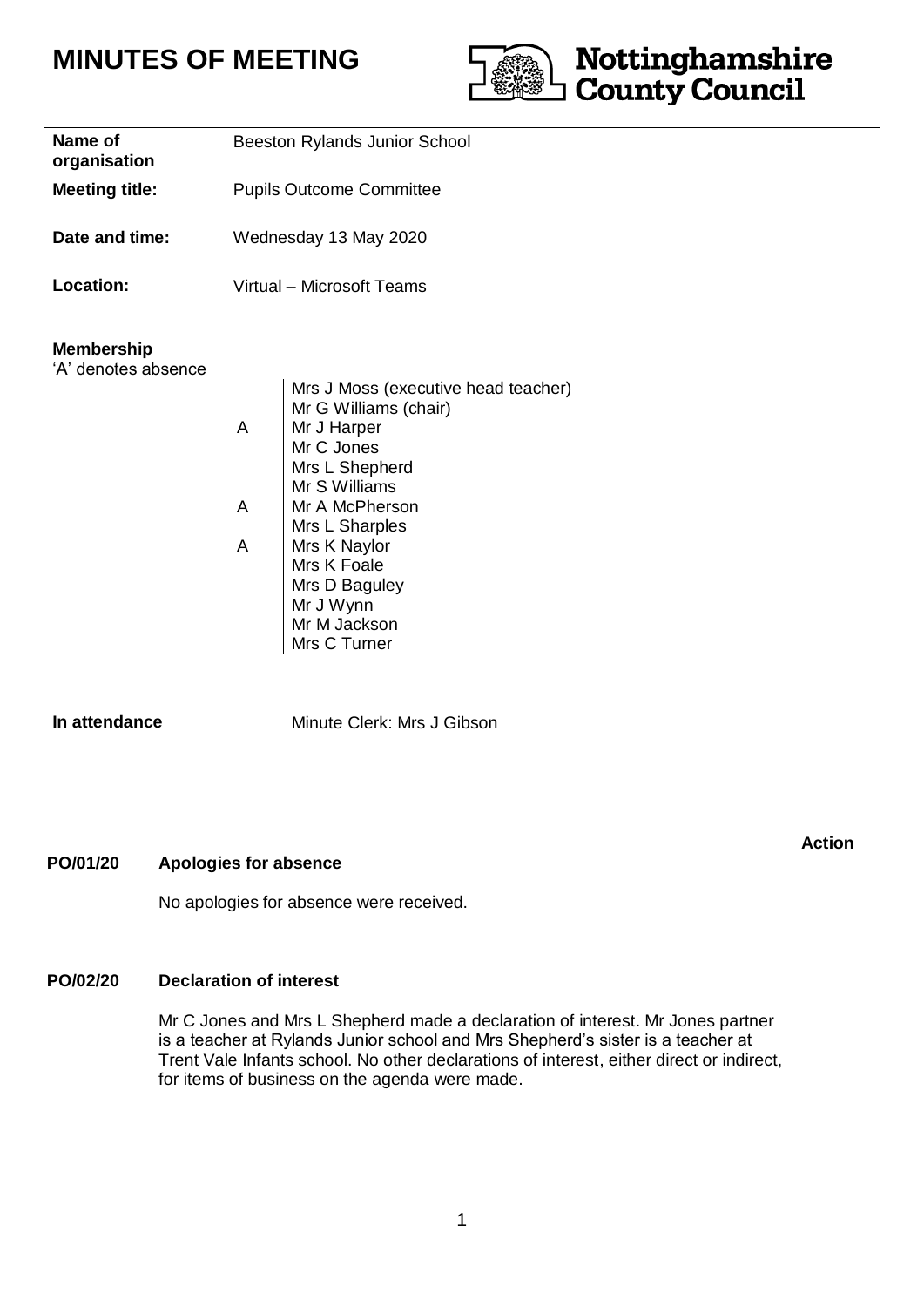### **PO/03/20 Minutes of the previous meeting**

The minutes of the meeting held on  $30<sup>th</sup>$  January 2020, having been circulated previously, were agreed by the chair and agreed as signed, due to social distancing.

### **PO/04/20 Matters arising**

*a. GW to assist school with writing its own phonics scheme* Catherine Turner and Gareth Williams have met and made a good start on this. It will be picked up and worked on again once circumstances allow.

*b. SLT safer recruitment training*

# **Completed**

*c. Spring term governor monitoring visit including confidential file audit, single central record and vulnerable pupils*

# *Completed*

*d. Parent questionnaire*

This was handed out to parents on Parents Evening. No issues, the responses were overwhelmingly positive. **A governor agreed was all really positive.**

*e. Home School Agreement in Diaries/planners*

## In process ordering for the new school year, are updating to Trent Rylands **Federation**

**PO/05/20 2019-20 Attainment and Progress Data for all main groups; School Improvement Plan Priority 2**

To firmly embed the ongoing focus on improving the outcomes for disadvantaged pupils so that differences between the achievement of these pupils and their peers are diminished further, particularly in writing but also reading and maths.

- a. F1
- **b. F2 - Improve the percentage of children achieving a Good Level of Development**
- c. Y1 Improve the percentage of children achieving EXS in reading and writing
- **d. Y2 – Improve the percentage of children achieving EXS and GD in writing**
- e. Y3 Improve the percentage of children achieving GD in writin
- f. Y4 Improve the percentage of children achieving GD in writing
- g. Y5 Improve the percentage of children achieving GD in reading and writing particularly boys
- **h. Y6 – Improve the percentage of children achieving EXS in writing and EXS and GD in maths**

Consistently provide life experiences, particularly for disadvantaged pupils, to enhance their cultural capital\* and life chances

### **PO/06/20 2019-20 School Improvement Plan Priority 1**

Ensure that staff and pupil well-being has a high priority in school development planning and that the new guidance on sex and relationships education is successfully implemented. This is a key inclusion in the new Ofsted Framework, there is new guidance on relationships education (including sex education) and health education, and because it is the right thing to be doing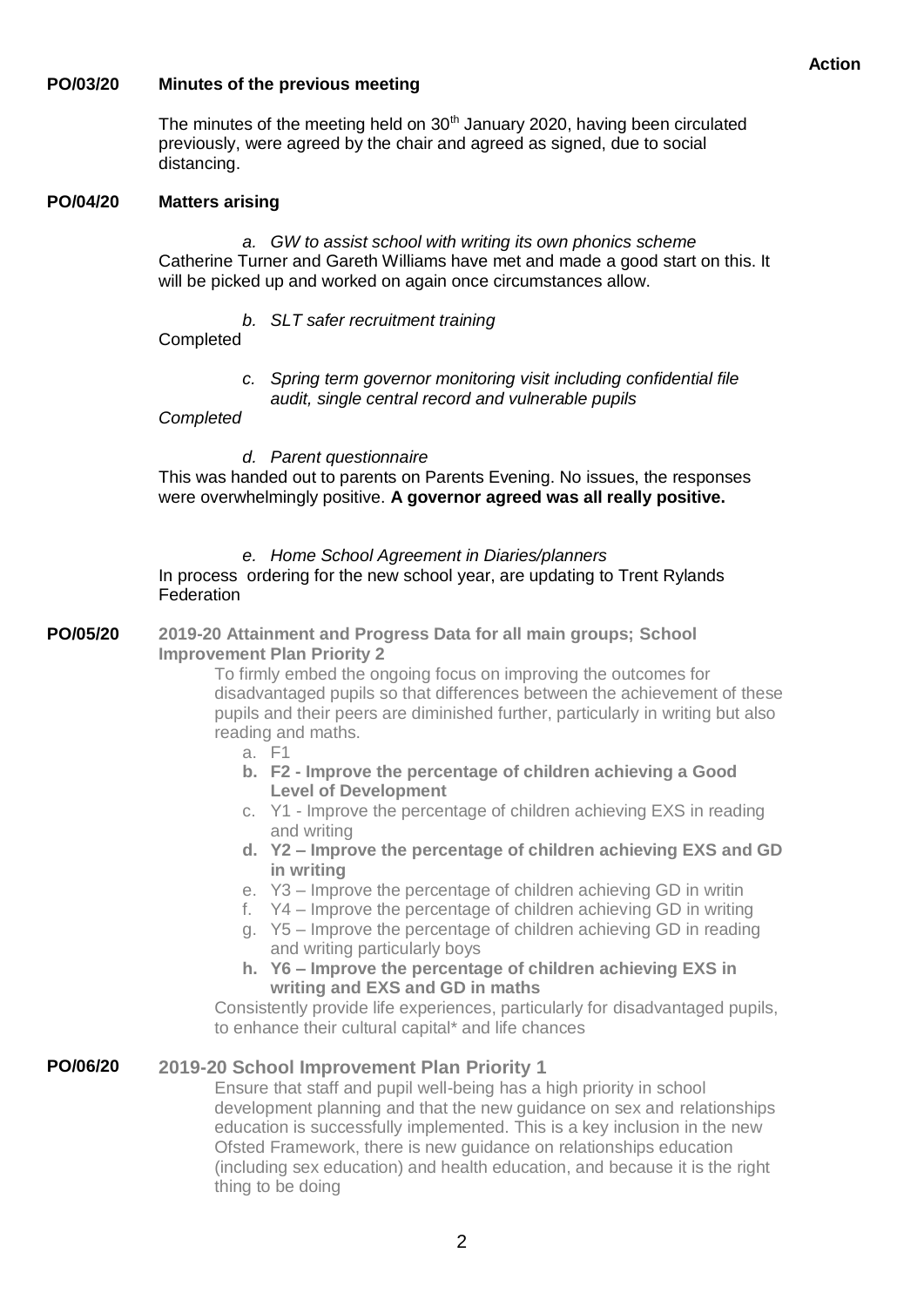### **PO/07/20 2019-20 School Improvement Plan Priority 3**

To further improve the quality of teaching and learning

- f. Make better use of the outdoor learning environment in the early years, so that it is equally effective in promoting pupils' learning and development as the indoor provision.
- g. Update the teaching and learning policies, and individual staff to implement recommendations from all aspects of quality assurance eg lesson observations, work scrutiny, environment scrutiny h. Evaluate and develop the quality of Computing education

# **The greyed out agenda items were not discussed, the chair checked all were happy with this and governors were given the opportunity to raise any points. None were raised.**

### **PO/08/20 2019-20 School Improvement Plan Priority 4**

To further develop and secure the leadership of the schools

*i. Federation of the two schools*

Visioning Day training for both school on 16<sup>th</sup> June looking unlikely. However the training is irrelevant now as due to the current circumstances all staff have come together and worked hard which has been very positive. Staff are seen as a whole team and utilising different buildings. Once life is more stable staff will come together and say what has been learnt from the experience. The schools are now viewed as one school by both parents and students. There has been more progress made in this area due to the current circumstances.

- j. Further clarification of the role of Executive Headteacher and Heads of Schools along with the 'chain of command' so everyone is clear who they go to with problems and concerns
- k. To further develop subject leadership by developing a well-planned curriculum which supports children to build and apply their knowledge and skills within a structured and progressive framework. Ensure there is a progression of skills and knowledge for each subject and that subject leaders have the necessary subject knowledge and that they monitor effectively, moderate and assess accurately ensuring strong subject leadership is established across the curriculum.

**The greyed out agenda items were not discussed, again the chair checked all were happy with this and governors were given the opportunity to raise any points. None were raised.**

### **PO/09/20 SAFEGUARDING**

*l. Appendix to Child Protection policy due to school closure* This was completed at the start of lockdown, there has been a dramatic decrease of referrals to MASH. Staff have been organised into teams and are phoning the families on their list on a fortnightly or weekly basis depending on the families. Vulnerable families have had additional support with food parcels arranged from community groups and technology to support older siblings' home learning. There has been a positive and overwhelming response that students' families feel looked after by school. The SLT collate and check all records to ensure all phone calls have been made, any concerns not escalated at the time are dealt with. The SLT also have their own list of vulnerable families who they phone twice a week.

**A governor commented that during a live stream of the CP Policy committee Colin Pettigrew had stated he was very proud of the response of schools trying to keep in touch with families and school should justifiably be proud.** The Executive Head Teacher stated all by two vulnerable children were in school, she was really pleased with this and it made a massive difference. (The two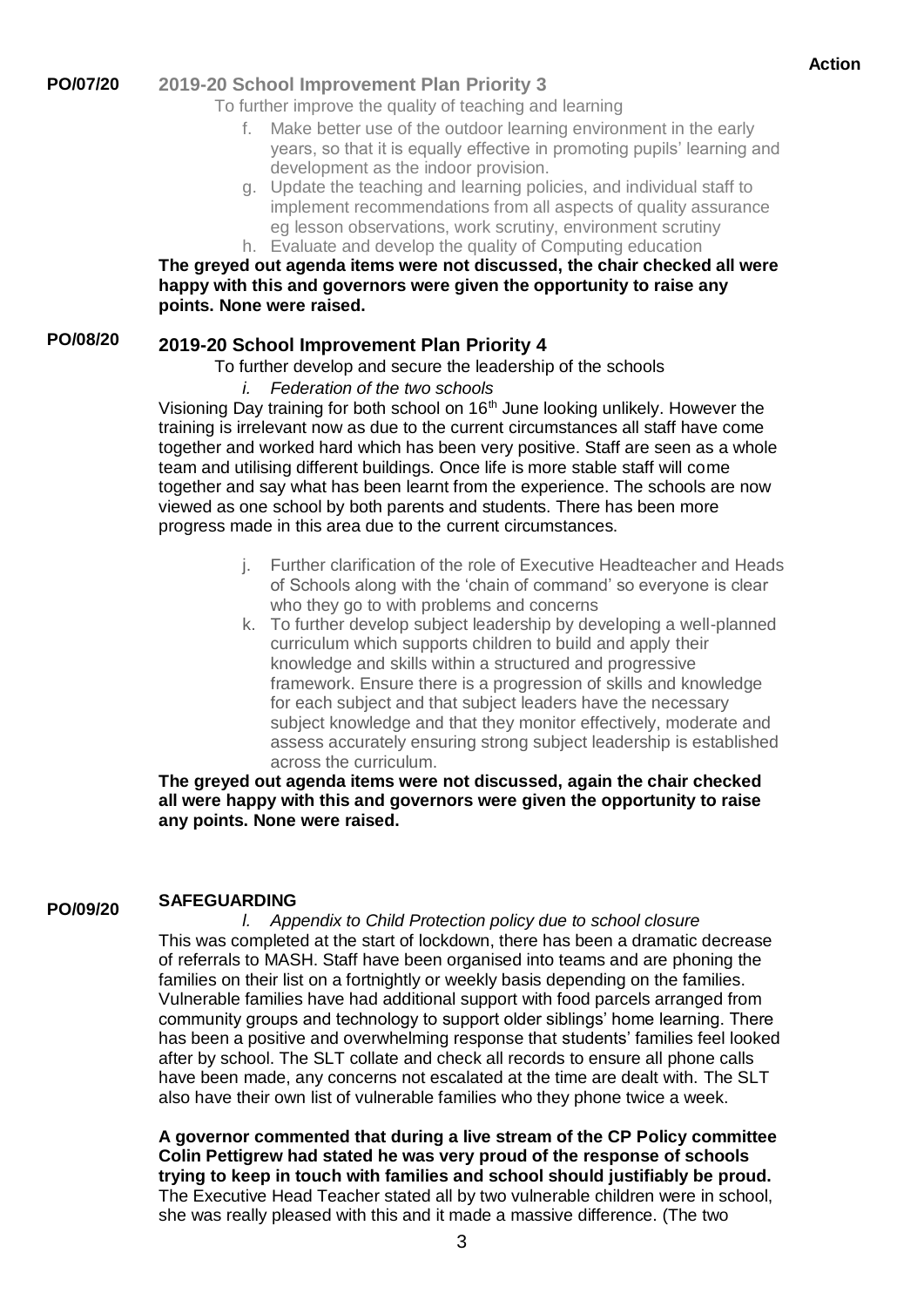vulnerable siblings not attending are looked after and their status is about to change.)

In Nottinghamshire there were 1047 children deemed vulnerable which is significantly higher than other counties. The numbers of vulnerable children at the infant and junior school have increased as they have been identified by the processes in place.

**A governor queried the process school follow when it is impossible to get in touch with a family. Guidance from NCC states that unless the wellbeing of the child is in imminent danger the police should not be contacted. School policy does not seem to reflect this.** The Executive Head Teacher stated the policy was written before the NCC policy was received, it is based on our existing attendance policy and asked if it felt it was too radical. Following this policy school had not got to the stage where police were involved, if it was a normal school day then expectations were to hear from the family in one day. However currently staff can spend over a week trying to catch up with a family, particularly if there had been no previous concerns. **A governor stated this policy should go ahead as it's putting safety and security first. If school had been calling the police then it would need reigning back but this hasn't happened and it felt a good policy. The chair checked the governor raising the query was satisfied with the response, it was confirmed they were.**

- m. governor monitoring visit including vulnerable pupils, behaviour, bullying and attendance
- n. New Safeguarding action plan
- **PO/10/20 ATTENDANCE**
- **PO/11/20 BEHAVIOUR**
- **PO/12/20 Pupil voice**

**The greyed out agenda items were not discussed, again the chair checked all were happy with this and governors were given the opportunity to raise any points. None were raised.** The Executive Head Teacher added that she has a virtual meeting with the safeguarding governors tomorrow to discuss and go through safeguarding. A summary sheet, which has been seen by these governors, has been sent to the LA.

#### **PO/13/20 Parent questionnaires**

- a. Experiences of Covid-19 Coronavirus
- b. Home learning activities

Survey Monkey has been purchased for analysis as parents feedback was needed after 7 weeks in lockdown. Parents feel that online work is not as effective and thorough as physical packs of work due to home learning technology. Physical packs of work were sent out at the beginning of lockdown but going forward it was decided this was not the right thing to do as it was not promoting the government social distancing advice due to collection/delivery of the packs. Now the lockdown has been eased boxes will be on the school drive tomorrow for parents to collect physical packs of work. The same work will be on the website and children in school will be doing this work which is where school wanted to be.

**A governor queried how much Survey Monkey cost.** The Executive Head Teacher advised £378 for a year, it's very quick to use and allows lots of input from parents. It has identified parents have said they want physical resources, if return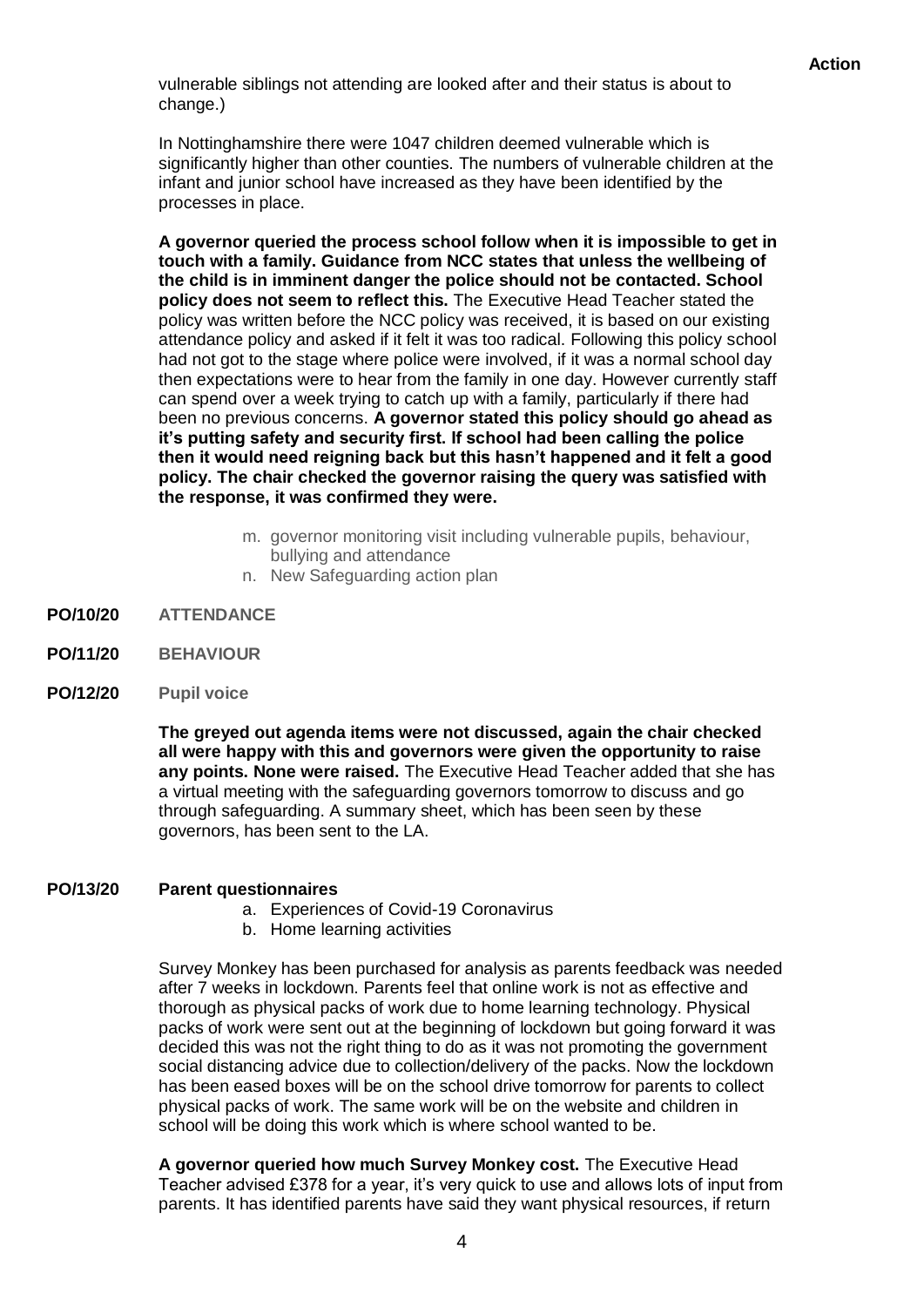to school part time would want full days not part day and lots of other information gathered, had 70 responses within 2 hours.

**A governor queried how the worksheets were targeted to be sent out i.e.** 

**year groups.** The Executive Head Teacher advised early years, keystage 1, lower school and upper school. White Rose, an online maths resource, is being used successfully and sheets have been printed off as part of the pack. These packs offer parents the physical resource and direction they requested.

School will also be including English, maths activities and projects along with specific weekly subjects i.e. science week, art week etc. This will be the way forward for the next summer half term. The infant timetable will be 8 activities per week.

**A governor stated that during lockdown some parents will engage and some will not, the gap will widen in terms of educational progress and queried how this gap will be closed in the future.** The Executive Head Teacher advised the priority will be building social relationships with children. The guidelines state there will be no social distancing between pupils and pupils and staff, this is reassuring and enables relationship building. This is a long ongoing process and if school gets this right the gap will be closed.

- **PO/14/20 Governor monitoring visits**  N/A
- **PO/15/20 Policies to be recommended for ratification:**

a. Annual review of the Class Organisation Policy This has been written and sent out but after further consideration it's thought it best to move completion to July. Y1 and Y2 classes still not set and want to look at **JM** what is best for the children.

### **PO/16/20 Covid 19 Coronavirus update**

Had been surprised and disappointed with the announcement that Y1 will take priority over Y2, had anticipated Y2 would be a priority due to transition. Totally understand reception and the guidance states that all children should, where possible, be back in school for a month before the end of the summer term.

Transmission amongst children is low but still need to take forward carefully and slowly. Will also need to consider vulnerable adults who are key workers.

SLT met Tuesday morning to start to plan the way forward, an additional teacher has also been included in this as they are very keen and enthusiastic to help. Nursery children due to start September 2020 are the priority, there is a head of family infants meeting on Friday morning which the Executive Head Teacher will attend.

The Junior school will open to Y6 and childcare for Y2 – Y5 will transfer over from the infant school. Children will be in groups of no more than 15 and within this hub there will be a teacher and possibly a MDSA. Each hub will have no interaction with another hub and will be taking staggered breaks and lunches to facilitate this. There will be strict protocols around the hubs, anyone with symptoms will be tested and isolated as necessary. Y6 will be in 3 groups across upper school and Y2 – Y5 across lower school. There are concerns around this group as the number is growing as key workers are un-furloughed.

1 st June is a big worry, will be working 9am – 3.30pm again in school so will ask Rupan to provide before and after school care. Children of key workers will access **JM**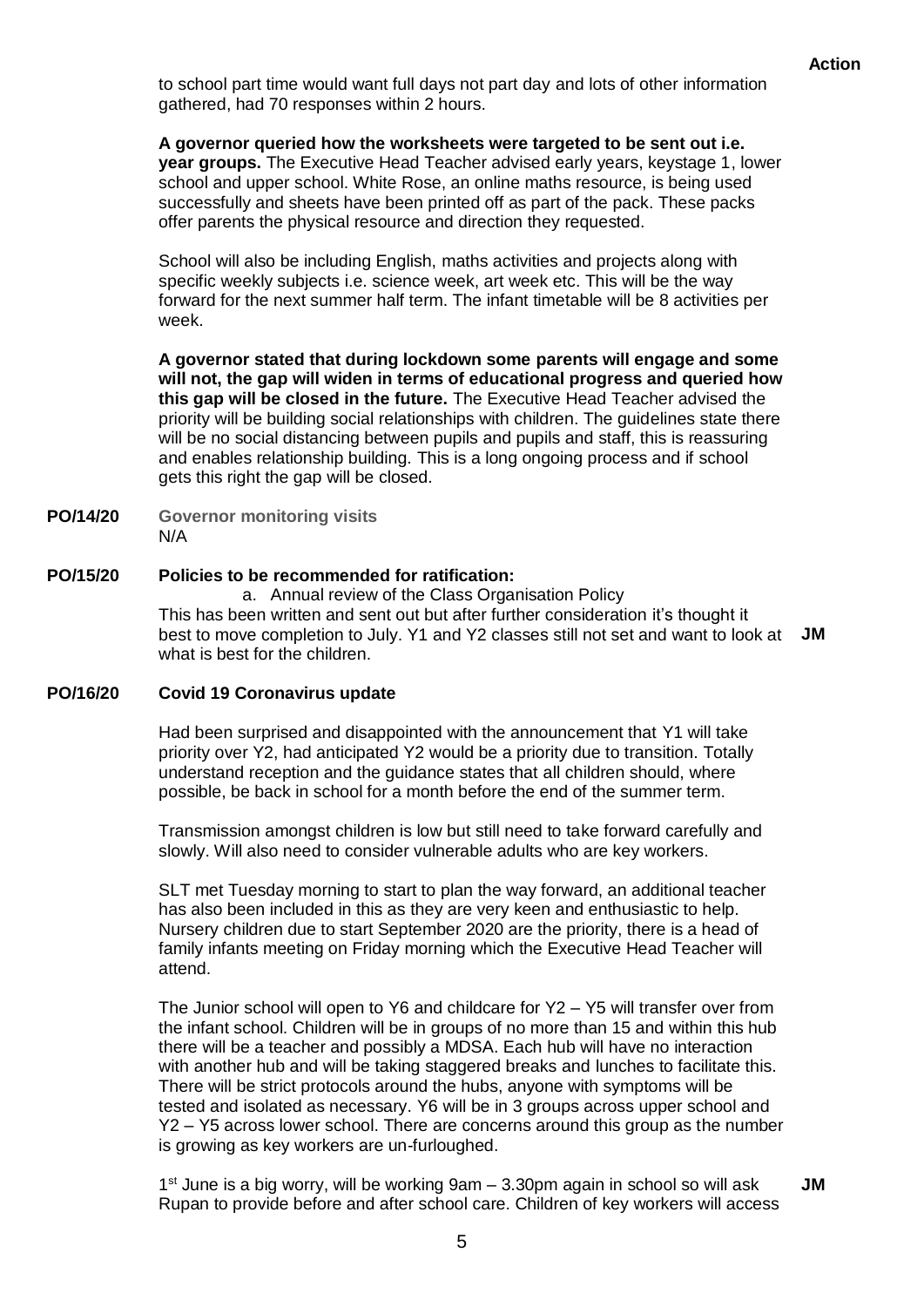school 5 days a week from this date and not just when parents are working. This group will transition across to the Junior school over half term so they are comfortable in their new environment.

Cleanliness guidance is clear, no PPE required unless a child is showing symptoms or where staff already use it when providing care for a particular child.

Social distancing will be expected between adults, shielding staff not to be in work and vulnerable staff will not be in school classrooms.

Will reduce staffing pool with regards to the childcare group. This will split into 3 groups with 1 teacher and 2 x TAs, Tom (YHA) and Lewis (Premier Sports) to provide support with sports as they have done over the past weeks. Y6 will require 3 teachers, nursery ratio is 1 – 8 which will be 16 per session with 2 adults and a MDSA. F2 totals 53 split into 4 groups, 3 groups easily staffed, 4 not so easy and will need looking at further. Y1 totals 30, 2 groups, have enough space but not the staff. Have various scenarios for starting staggered groups of specified children in school from 1<sup>st</sup> June.

Lunch will be packed lunches as it will take too long to stagger the lunchtime for children to use the dining hall. Times and spaces will be allocated around each school for breaks during the day, nursery have their own area. Both schools will use separate entrances for each area being used. The caretaker at the junior school will move coat pegs to accommodate this and zone up the playground.

The Unions are against 1<sup>st</sup> June start, planning will go ahead until told differently. Staff may be asked to work extra or different days/times and staff will be advised which hub they will be working in. Staff have been asked their concerns and fears, some are genuinely frightened to come back and will require reassurances to make them feel safe. It has become second nature to staff already working in school to social distance at work and carry out meetings. The infant hall has not been used for children as it is used as extra space for meetings and for staff use. The same principle will be used with the junior hall once school reopens.

This is the plan for the next 4 weeks, during the last 4 weeks of the summer term will be looking at how more children will be able to attend school.

**A governor queried if the provision provided to the keyworkers/vulnerable group in school was just childcare.** The Executive Head Teacher confirmed it was not. **A governor queried narrowing the gap, most children would suffer hugely having missed two months of schooling. Had a small number of these vulnerable children in school made exceptional progress due to having more time with their teachers.** The Executive Head Teacher stated this would not be the case. Children have staggered arrival time and leave school anytime from 1-5pm. Children have been outside a lot, the first weeks were about how to keep children safe, as time has moved on the days have become more structured. The infant school has had Y1 – Y6 children attending with 1 adult per 12-15 children. Minimum staff have been into school re government guidelines and this regime has been followed carefully to ensure staff also felt safe, they have been working with children where some parents were on the front line dealing with Covid 19. No more progress will have been made by children in school than those at home. In some cases more progress will have been made at home where families have spent a lot of time together forming strong bonds and their children's learning will have benefitted from this. These comments were seconded and it was also added that staff do not stop from 7am – 5pm with cleaning rotas, keeping children safe and offering the best education they can in the circumstances. **Governors passed on their thanks and acknowledged everyone appreciated all the hard work entailed to provide provision.**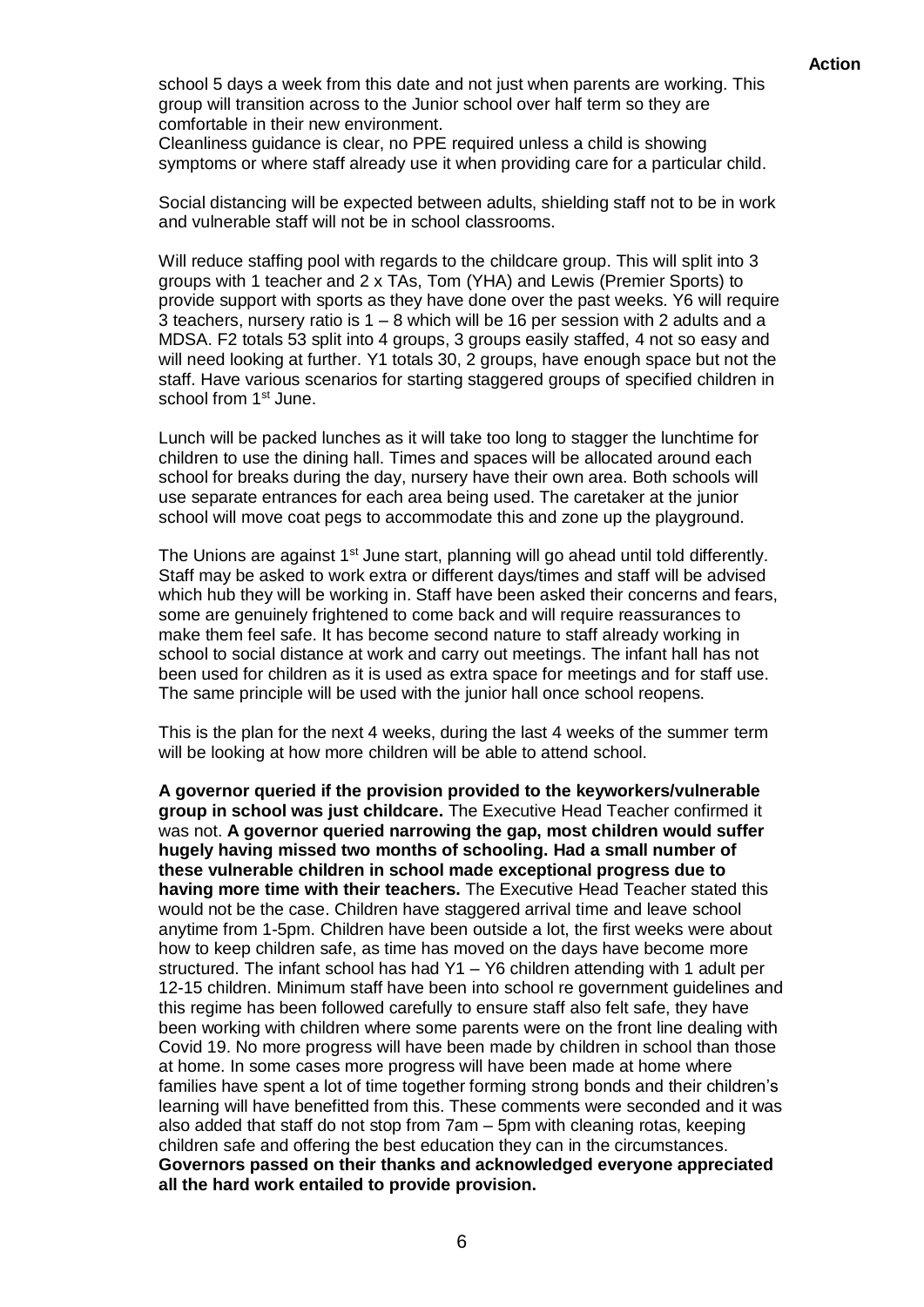**A governor queried that as long as plans were in place for 1st June did we need to rush this process. Was there flexibility to phase in over a longer period of time. Chilwell school have said they start on the 1st June but there are no guarantees.** The Executive Head Teacher advised there were plans to phase groups in, childcare has to be there on  $1<sup>st</sup>$  June and these numbers are growing at an unknown rate and which is daunting. Y6 are the easiest as the transition process needs to happen, therefore they will have visits to Chilwell in small groups. It also needs to be kept in mind that the new intake at the infants in September can sometimes feel like it has been staggered over too long a period.

**A governor queried when the 1st June will be confirmed or will it change on 31st May again.** The Executive Head Teacher advised that additional groups will be taken in on 1<sup>st</sup> June if it is safe to do so. It is hoped that if this goes ahead successfully there will not be the need to work through summer. There will be no spare capacity if staff are taken ill, will not be able to use supply staff as this is not safe for our children.

**A governor queried if there was room to juggle around with staffing for priority care.** The Executive Head Teacher advised this will not be possible as guidelines state staff must stay with their own group and not move across groups.

**A governor queried the process if priority children numbers do escalate.** The Executive Head Teacher advised school would have to finish for a group of pupils to free up capactity.Y1 would be the first group followed by Y6.

**A governor queried if there was any slack in the system.** The Executive Head Teacher confirmed there was none and everybody was accounted for including MDSA staff.

**A governor stated that they felt that amongst Y4 & Y5 parents the chief concern was for children to get back into school to restore relationships and not educational.** The Executive Head Teacher said school would like to do this and may look at finishing some groups early to give others a chance to return. Secondary schools providing provision was discussed along with how secondary schools in Denmark did not have the same model as the UK and provided schooling for students aged from age 3-19. There are no guarantees the new school term in September will be any different from how it is now.

**A governor stated that the logistics of 1st June were difficult, the depth of thought and detail in planning and bringing staff on board was amazing. It felt like it was an unreasonable ask.** The Executive Head Teacher agreed, the guidance is hard to follow. The LA were providing a risk assessment template and there should have been a sample letter for parents, this has not been received. HR guidance being looked at with regard to returning staff, where some feel frightened to come into school will look at placing them where they will have minimal contact. The message received through the parent survey is that the Executive Head Teacher is trusted more than the government and the guidelines. The school cannot guarantee that nobody will get the virus, and the government is now asking the school to strongly encourage children to return to school rather than leave it to parental choice as it originally was. **A governor commented on the impossibility of social distancing in school and would the reality of the classroom be as parents imagined. Careful communication from school would be required to prevent a backlash.** The Executive Head Teacher agreed and she will advise parents of the reality what school will look like so they can make a correct judgement. Groups of 15 will play together, parents need to know and staff need to come to terms with this. **Governors agreed this is the reality of returning to**